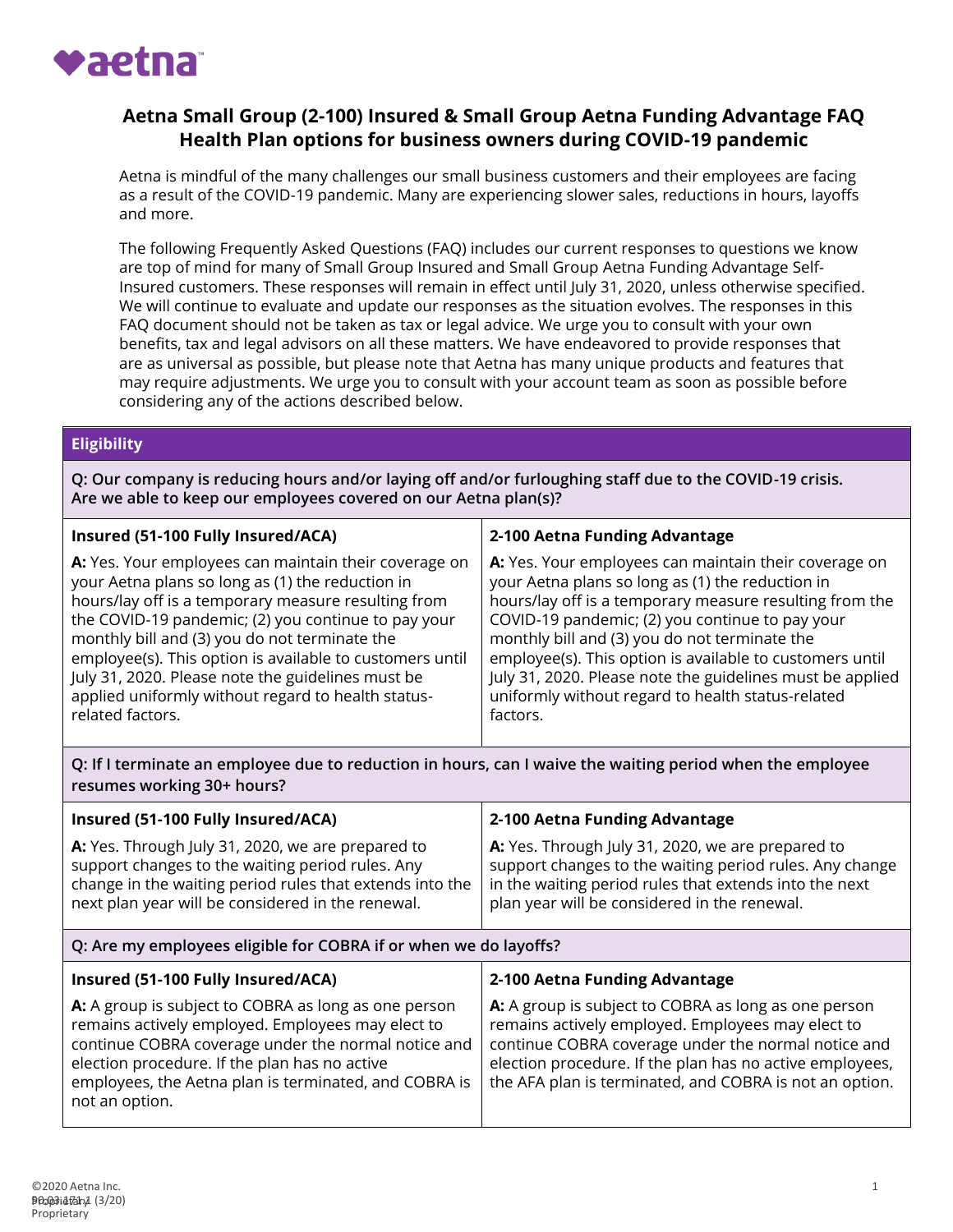

# **Aetna Small Group (2-100) Insured & Small Group Aetna Funding Advantage FAQ Health Plan options for business owners during COVID-19 pandemic**

| Q: I have reduced my employees' hours and they are no longer able to afford their portion of the health<br>insurance premium. Can they terminate coverage without a qualifying event?                                                                                                                                                                                                                                                                                                                                                                                                    |                                                                                                                                                                                                                                                                                                                                                                                                                                                                                                                                                                                   |  |
|------------------------------------------------------------------------------------------------------------------------------------------------------------------------------------------------------------------------------------------------------------------------------------------------------------------------------------------------------------------------------------------------------------------------------------------------------------------------------------------------------------------------------------------------------------------------------------------|-----------------------------------------------------------------------------------------------------------------------------------------------------------------------------------------------------------------------------------------------------------------------------------------------------------------------------------------------------------------------------------------------------------------------------------------------------------------------------------------------------------------------------------------------------------------------------------|--|
| Insured (51-100 Fully Insured/ACA)                                                                                                                                                                                                                                                                                                                                                                                                                                                                                                                                                       | 2-100 Aetna Funding Advantage                                                                                                                                                                                                                                                                                                                                                                                                                                                                                                                                                     |  |
| A: Yes, we will allow employee terminations without a<br>qualifying event. Employers with Section 125 plans<br>should consult with their benefits or tax advisors about<br>the potential impact of such action.                                                                                                                                                                                                                                                                                                                                                                          | A: Yes, at the direction of the employer. Employers with<br>Section 125 plans should consult with their benefits or<br>tax advisors about the potential impact of such action.                                                                                                                                                                                                                                                                                                                                                                                                    |  |
| <b>Plan Questions</b>                                                                                                                                                                                                                                                                                                                                                                                                                                                                                                                                                                    |                                                                                                                                                                                                                                                                                                                                                                                                                                                                                                                                                                                   |  |
| Q: My company is being forced to shut down by state/government orders. Can we keep our insurance plan?                                                                                                                                                                                                                                                                                                                                                                                                                                                                                   |                                                                                                                                                                                                                                                                                                                                                                                                                                                                                                                                                                                   |  |
| Insured (51-100 Fully Insured/ACA)                                                                                                                                                                                                                                                                                                                                                                                                                                                                                                                                                       | 2-100 Aetna Funding Advantage                                                                                                                                                                                                                                                                                                                                                                                                                                                                                                                                                     |  |
| A: Yes. A business is not required to be physically open<br>to maintain an insurance plan throughout the COVID-<br>19 pandemic. Employees can maintain their coverage<br>on the plans so long as (1) the shutdown is a<br>temporary measure resulting from the COVID-19<br>pandemic; (2) the Plan Sponsor continues to pay its<br>monthly bill and (3) the Plan Sponsor does not<br>terminate the employee(s). This option is available to<br>customers until July 31, 2020. Please note the<br>guidelines must be applied uniformly without regard to<br>health status-related factors. | A: Your business is not required to be physically open to<br>maintain your AFA plan throughout the COVID-19<br>pandemic. Your employees can maintain their coverage<br>on your AFA plans so long as (1) the reduction in<br>hours/lay off is a temporary measure resulting from the<br>COVID-19 pandemic; (2) you continue to pay your<br>monthly bill and (3) you do not terminate the<br>employee(s). This option is available to customers until<br>July 31, 2020. Please note the guidelines must be applied<br>uniformly without regard to health status-related<br>factors. |  |
| Q: Do you anticipate any change in timing of renewals? In delivery of renewal rates? In response to requests<br>for quotes?                                                                                                                                                                                                                                                                                                                                                                                                                                                              |                                                                                                                                                                                                                                                                                                                                                                                                                                                                                                                                                                                   |  |

| Insured (51-100 Fully Insured/ACA)                       | 2-100 Aetna Funding Advantage                            |
|----------------------------------------------------------|----------------------------------------------------------|
| A: No. At this time, we do not anticipate any changes in | A: No. At this time, we do not anticipate any changes in |
| timing of renewals, delivery of renewal rates or         | timing of renewals, delivery of renewal rates or         |
| responses for requests for quotes.                       | responses for requests for quotes.                       |

### **Q: Our company is not able to afford our plan. Are there options to change benefits before our renewal?**

| Insured (51-100 Fully Insured/ACA)                                                                                                                                                                                                                                                                                                                                | 2-100 Aetna Funding Advantage                                                                                                                                                              |
|-------------------------------------------------------------------------------------------------------------------------------------------------------------------------------------------------------------------------------------------------------------------------------------------------------------------------------------------------------------------|--------------------------------------------------------------------------------------------------------------------------------------------------------------------------------------------|
| A: Yes. We will allow prospective plan changes, such as<br>benefit buy downs only (no buy ups), provided that the<br>group maintains the same renewal date. Employees<br>will be allowed to move to the lower cost<br>plan. Employers should consult with their own benefits<br>advisors about the implications. This option is available<br>until July 31, 2020. | A: Yes. We will allow prospective plan changes, such as<br>benefit buy downs, provided that the group maintains<br>the same renewal date. This option is available until July<br>31, 2020. |